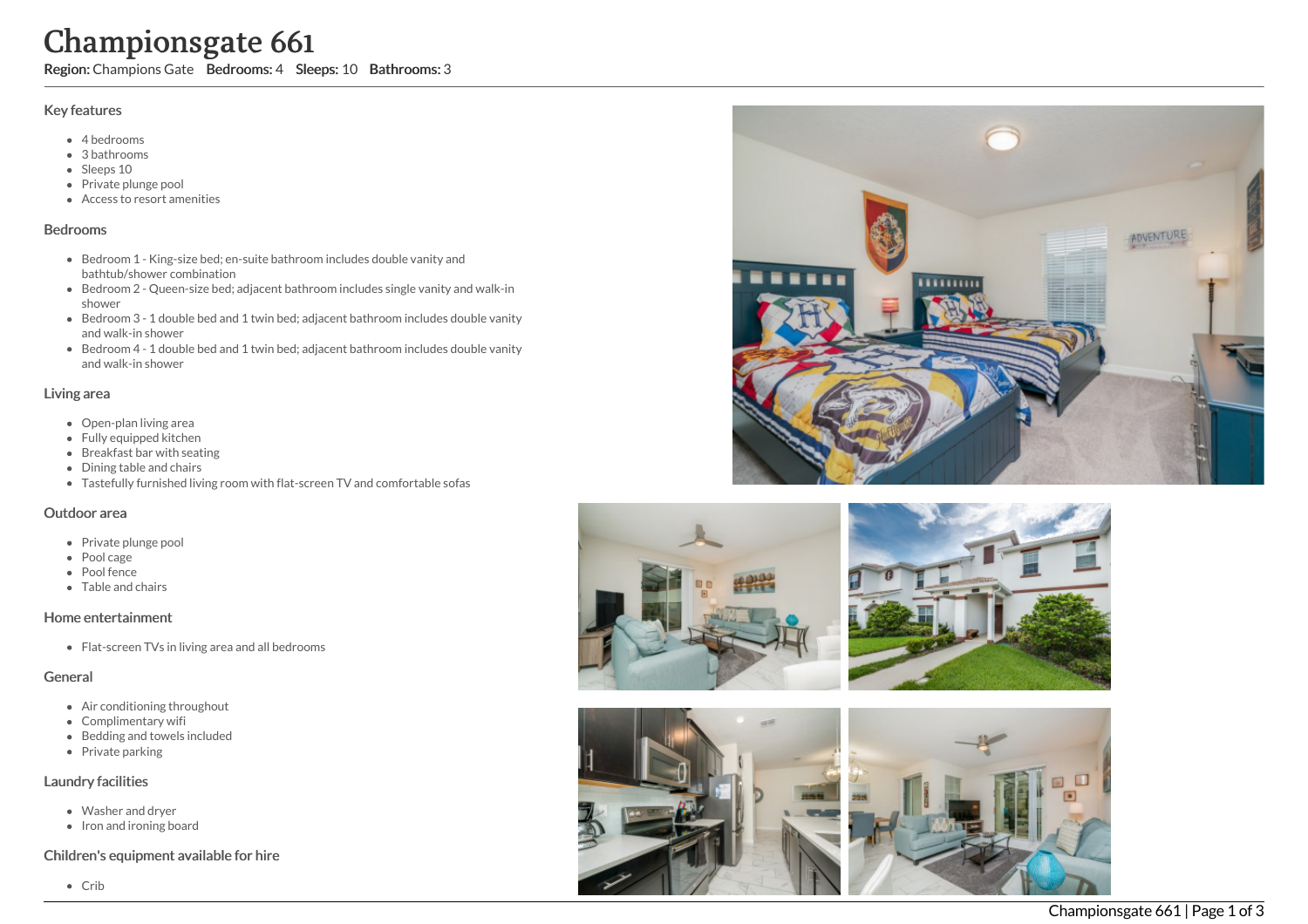- Stroller
- $\bullet$  High chair
- Pack and play

# Resort facilities

Ideally located close to many of Orlandoâ€<sup>™</sup>s theme parks, Championsgate Resort offers a wide variety of fantastic amenities for the whole family to enjoy. Set within 900 acres, this luxury resort is home to an 18-hole championship golf course, a fully equipped gym, a games room and multiple sports courts. Guests can choose from a selection of swimming pools; kids will enjoy the waterslides and splash park whilst adults can float in the lazy river, or relax under a private cabana. An excellent retreat after a busy day at the parks, guests of Championsgate Resort will also have access to a movie theater, a range of shops and an impressive spa. There is also a great selection of restaurants and bars on site, including a poolside grill, a sports bar and the impressive clubhouse.

# Places of interest

- Golf courses 0 miles
- $\bullet$  Shopping mall 3 miles
- Disney World 8 miles
- Seaworld 17 miles
- Universal Studios 20 miles
- Legoland 25 miles